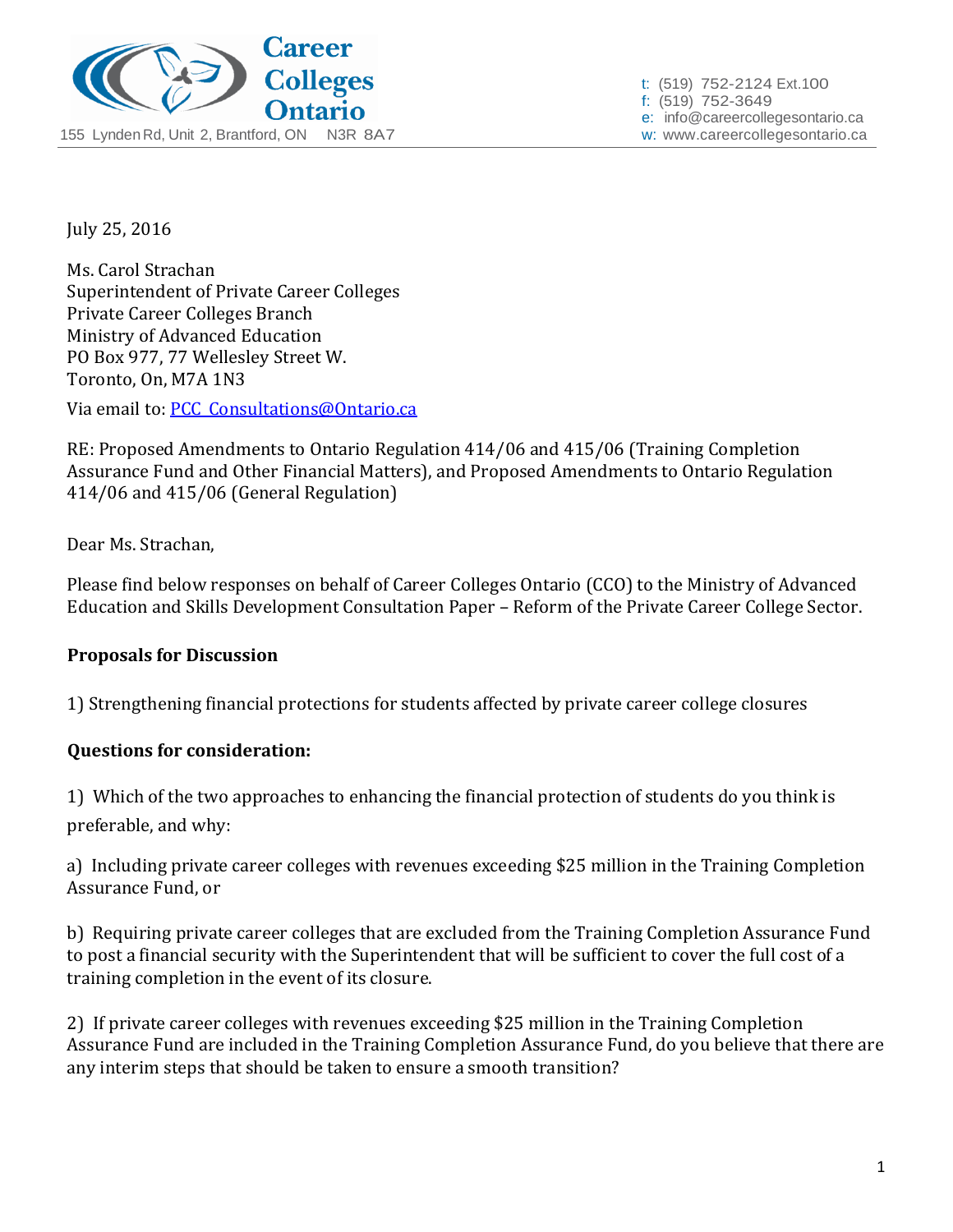## **Answer**

**All private career colleges, including those with revenues exceeding \$25 million, should be included in the Training Completion Assurance Fund, and new participants should be provided sufficient notice and time to transition from the segregated fund and to secure the requisite financial premium contribution and security.**

2) Creating a rebate mechanism for Training Completion Assurance Fund contributions

## **Questions for consideration:**

1) Do you agree that the correct point at which rebates should be issued from the Training Completion Assurance Fund is when its balance exceeds 110% of the target balance? If not, at what level of overfunding do you believe the Superintendent should consider issuing a rebate?

2) Do you believe that the formula that was proposed by the actuarial firm should be used to calculate rebates when they are issued? If not, what alternative formula should be used, or what other considerations should be built into the formula?

## **Answer**

**When TCAF has exceeded its target balance by at least 10%, the Superintendent should have the discretion to issue rebates to private career colleges.**

**The rebates should be divided among private career colleges that are registered at the time of the rebate, proportionate to the share of premiums paid by the private career college since the creation of the fund.**

**However, since consideration is being given to looking at contributions over a 3 year period or a 10 year period, CCO recommends that a comparative analysis of the impact of the two approaches on small, medium and large private career colleges be conducted to determine the fairness of using a 3 year period versus a 10 year period. If the variances for those career colleges that have contributed the longest are minimal, CCO might support using three years. If the variances are significant, CCO recommends using 10 years.**

3) Determining the target balance of the Training Completion Assurance Fund using prepaid unearned revenue instead of gross vocational revenue

### **Questions for consideration:**

1) In your opinion, should the target balance of the Training Completion Assurance Fund be determined based on the gross vocational revenue of participating private career colleges, or their maximum prepaid unearned revenue?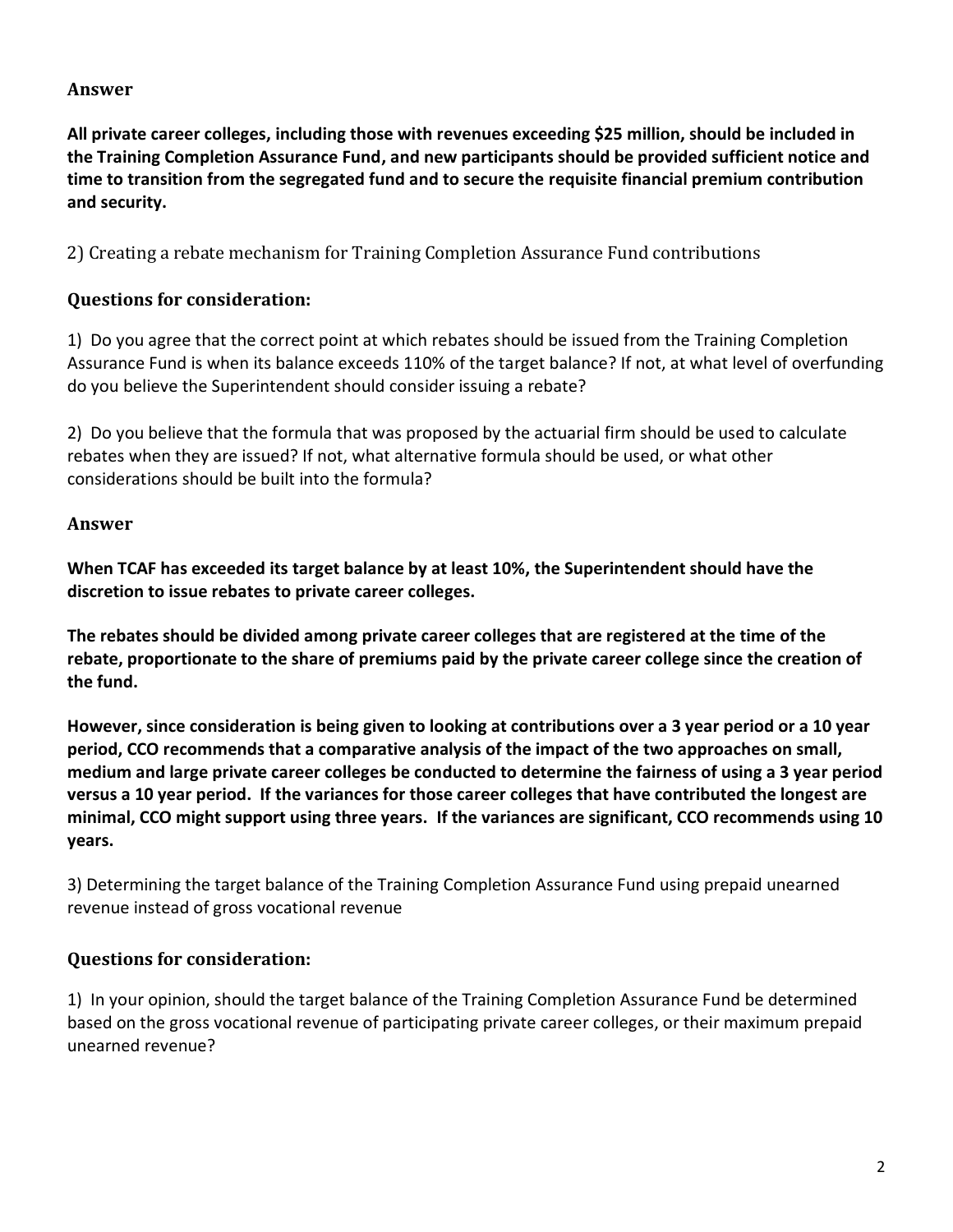2) Would your answer to question number one change should private career colleges with revenues exceeding \$25 million be required to participate in the fund?

# **Answer**

**The target balance of the Training Completion Assurance Fund should be based on a private career college's maximum prepaid unearned revenue, and the answer would be the same if private career colleges with revenues exceeding \$25 million were required to participate in the fund.**

4) Prohibiting the use of misleading images in private career college advertising

# **Questions for consideration:**

1) Would you support creating a new requirement that would prohibit the use of visual imagery that misleads or is likely to mislead the public?

2) Are there other types of misleading advertisements that you believe should be prohibited under the Act or its regulations?

# **Answer**

**Misleading visual imagery should be prohibited provided this does not exclude "stock" representational imagery.**

5) Updating the requirements for private career college instructors

# **Questions for consideration:**

1) Do you believe that private career colleges should be required to hire instructors with recent experience?

2) If so, how would you define recent? (E.g. Should the experience have been obtained within the past five years? Ten years? Should the requirement refer to the entire body of the qualifying experience, or only a portion of the working experience?)

3) Do you believe that time spent providing instruction related to a vocation should be considered qualifying experience?

# **Answer**

**Requiring instructors to have recent experience as defined within 10 years at the time of hiring is appropriate provided that current employment of an instructor at a private career college, a college of Applied Arts and Technology or University, qualifies as employment experience.**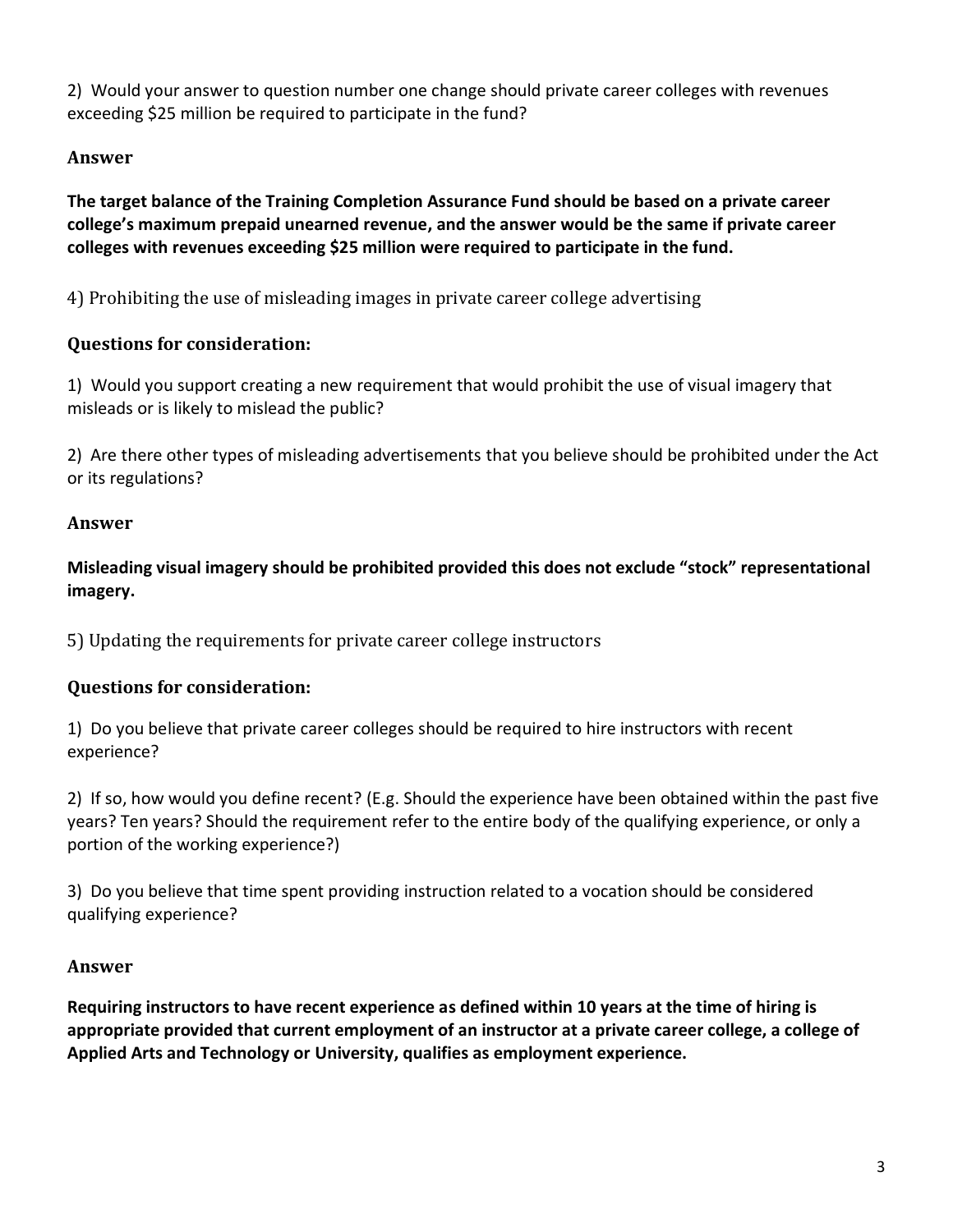6) Clarifying the requirements for student contracts

## **Requirements currently being considered by the ministry include:**

A more specific breakdown of the hours of instruction (e.g. hours per subject of study, and hours per delivery format at the program level [classroom/lab/distance education, etc.]);

An itemized list of the products and/or services that will be provided in relation to any non-tuition-related fees;

A list of all physical locations at which the training will be delivered;

A mandatory sign-off advising students that they are entitled to a copy of the contract; and

A requirement for non-vocational program contracts to state that the Act does not apply to the program.

## **Questions for consideration:**

1) Do you agree that the terms described above should be included in private career college contracts, or do you have any concerns about including these terms in enrolment contracts?

2) Are there any other terms that could be added to student contracts to ensure that private career colleges and students fully understand and agree upon their respective obligations?

### **Answer**

**The approximate aggregate number of hours for classroom, lab or internship instruction should be provided.**

**A list of products and/or services that will be provided in relation to any non - tuition - related fees should be provided.**

**A list of all physical locations at which training will be delivered should be provided.**

**A mandatory sign-off advising students that they are entitled to a copy of the contract and a statement that the Private Career College Act does not apply to non-vocational programs should be included in the student contract.**

**It is suggested that any itemized list be attached as an appendix to the contract rather than being included within the body of the contract.**

7) Updating the definition of a vocational program to reference the 2011 National Occupational Classification code